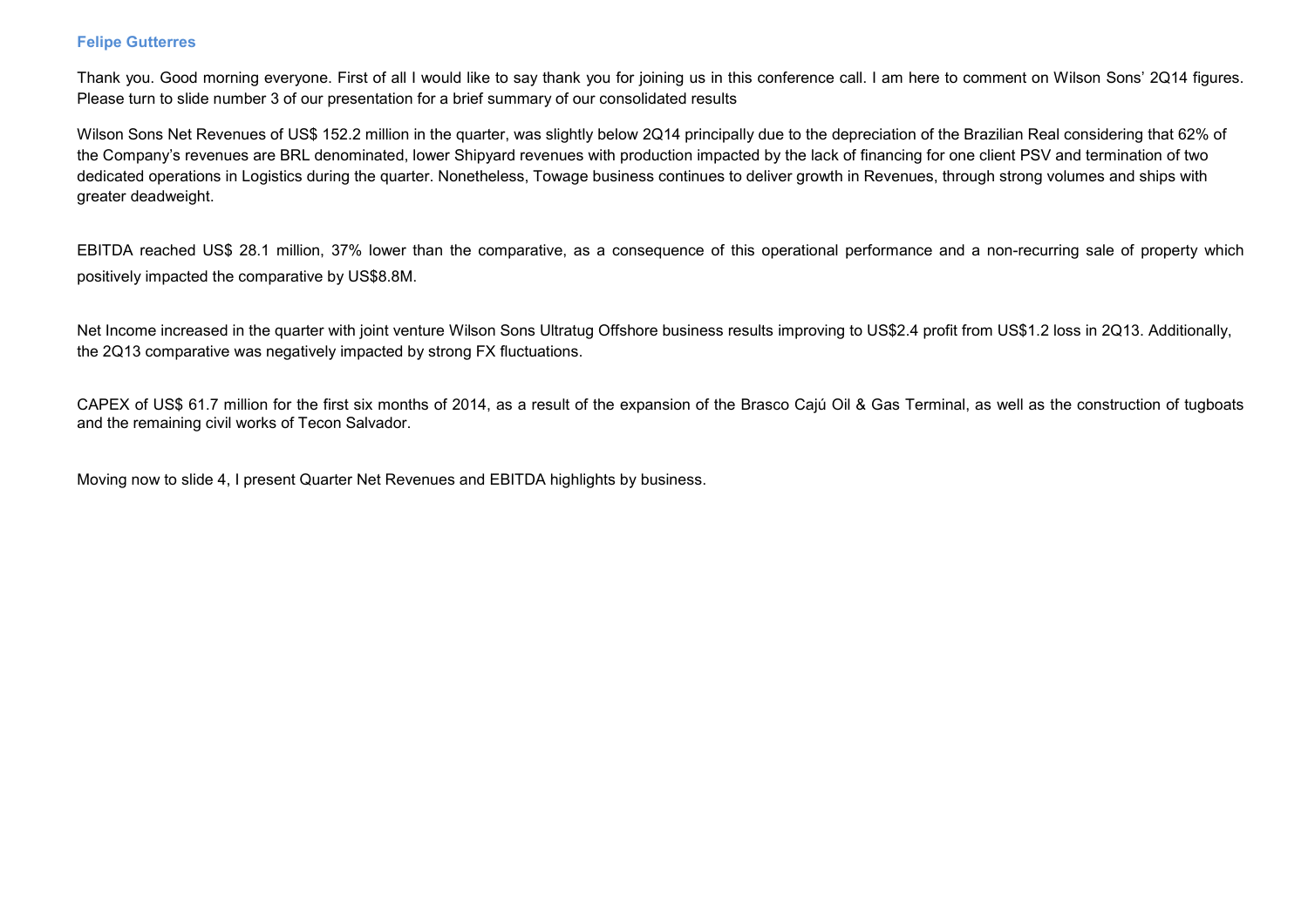- Container Terminal revenues were negatively impacted by the devaluation of the Brazilian currency and a worse mix of services rendered through a higher % of transhipment volumes in Rio Grande and reduced import levels at Tecon Salvador.
- Brasco Oil & Gas Support Terminal Revenues and EBITDA decreased from the previous quarter as a result of a reduction in spot activities and the end of aclient's operation in Salvador.
- In Logistics, we had a revenue and EBITDA reduction as a result of the end of two dedicated operations during 2Q14. The business continues to focus its strategy on bonded-warehouses and logistics centres. In 2Q14 dedicated operations amounted to 38% of logistics revenues while in 2Q13 the participation of dedicated operations was 55%.
- Towage revenues and EBITDA increased as a consequence of higher harbour manoeuvres and larger vessels attended.
- Shipyard's EBITDA lower than 2Q13 due to the suspension of one client PSV which has yet to close bank finance. Delays in the delivery of certain vessels, a result of the warehouse fire last year also contributing to reduced results. The Shipyard order book currently includes: the completion of one ROVSV for Fugro expected by October 2014, two OSRV's for Oceanpact, two PSV's for Wilson Sons Ultratug Offshore, and eight tugboats for our towage business. Moreover the shipyard has an additional two OSRV's under option for construction.
- Consistent growth in Offshore Support Vessels reflects a larger operating fleet with own vessel operational days up 33.6% and newer vessels with higher daily rates.

Now moving to slide number 5.

Here we present Wilson Sons Ultratug Offshore's Fleet Evolution.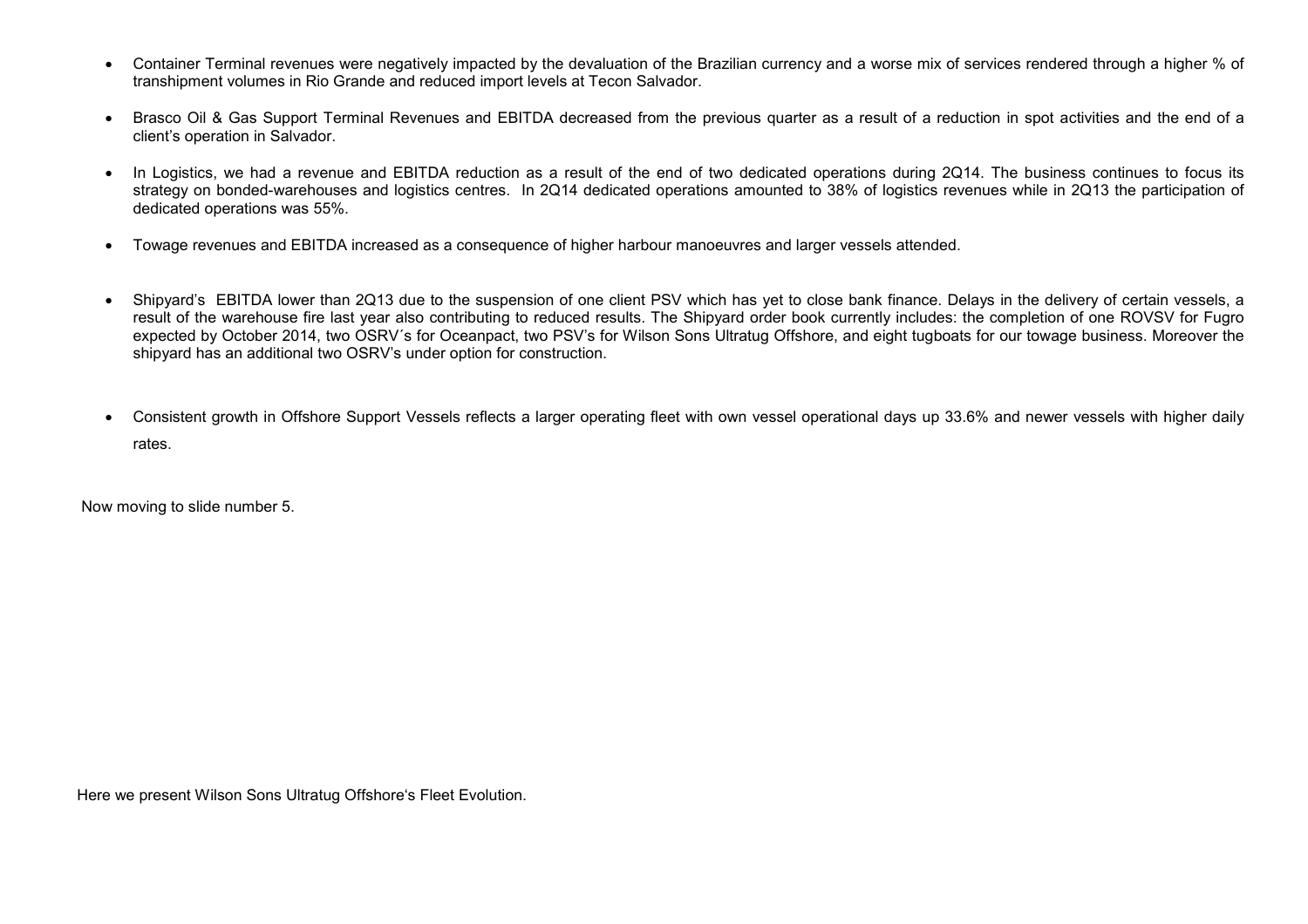The segment currently has 19 operating vessels and it has contracts for the construction of a further five PSV's: three in an international third party shipyard, and another two PSVs in Wilson Sons Guarujá Shipyards.

With the new vessels ordered, by the end of 2016, we will boost our capacity to 24 operating vessels, enabling us to take more advantage of growing demand in the Oil and Gas industry, and consequently, contributing to push up Offshore Results in the mid-term.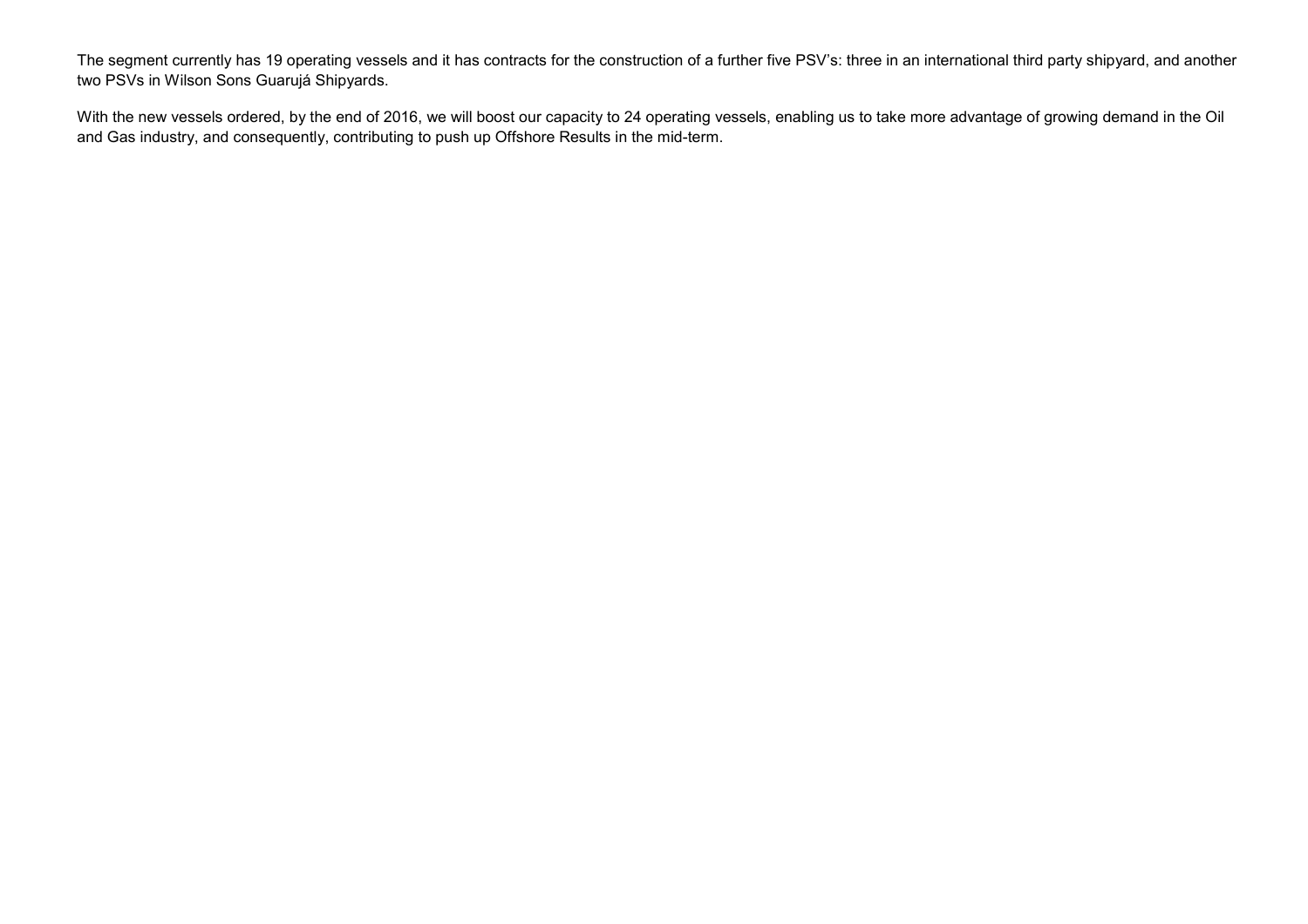Moving to slide number 6, you can see that the civil works at Brasco Cajú site is in full swing. Berth reinforcement and retro-area paving are a work-in-progress. The expansion is scheduled to be finalized during the second semester of 2015 and, with the full capacity, the terminal will be able to receive up to six Offshore Support Vessels.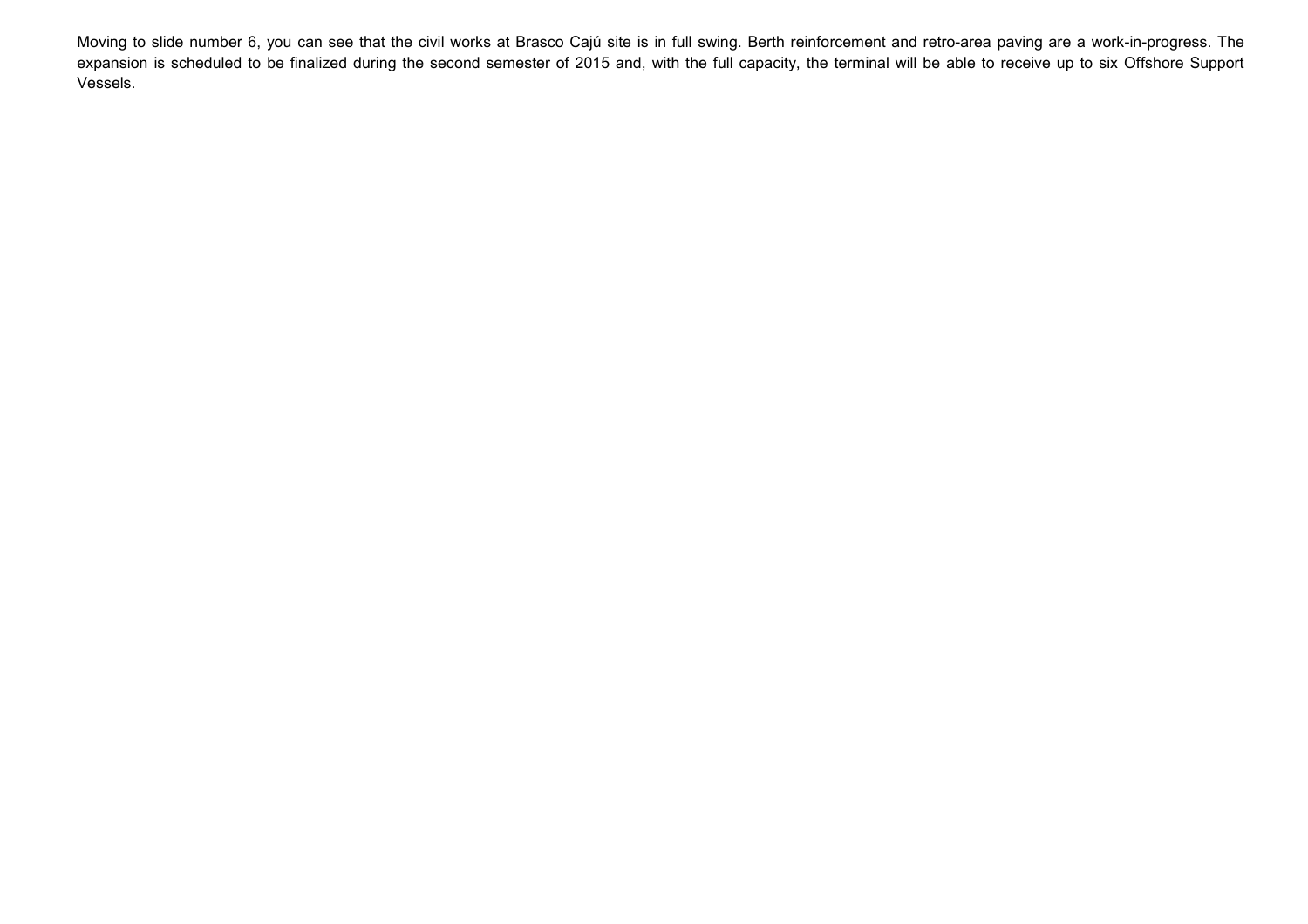On the next slide I bring your attention to some trends for the 2<sup>nd</sup> half 2014:

- In the Container terminals, we historically deliver higher volumes in the second half of the year due to the seasonality of some cargo handled such as fruit in Salvador and tobacco in Rio Grande, and a stronger Brazil's international trade flow in the 2nd semester.
- Lower level of Logistic revenues due to the expected ending of one dedicated operation;
- Delivery of 2 new azimuth tugboats with 70 tons of bollard pull; and
- At Shipyard, the ROVSV for Fugro is near to be completed with expected delivery for October 2014. In addition, the construction of two Wilson Sons Ultratug PSV's is expected to begin during the last quarter of the year.

At this time, I would like to invite you to move to the Q&A portion of today's Conference Call.

### **Operator**

The floor is now open for questions. We have a question.

## Unidentified Participant

Can explain a little more respect of the July volumes reported and expectation for the year?

### Cezar Baião

Yes. The terminal volume reported up 12.2%, but it has been largely of the back of the Rio Grande shipment. Volumes which are concentrate in the first half due to full seasonal responsible for the majority of this cargo. Speaking about 2014 expectations, we see some opportunity in the cargo shipping cabotage consolidation due to the trend of development of this mode. The current trend should continue to be benefit from the capital of certain times, for shipment cargos although to a less expense in the second half.

### **Operator**

Mr. Sami Karlik from Votorantim Corretora would like to make a question.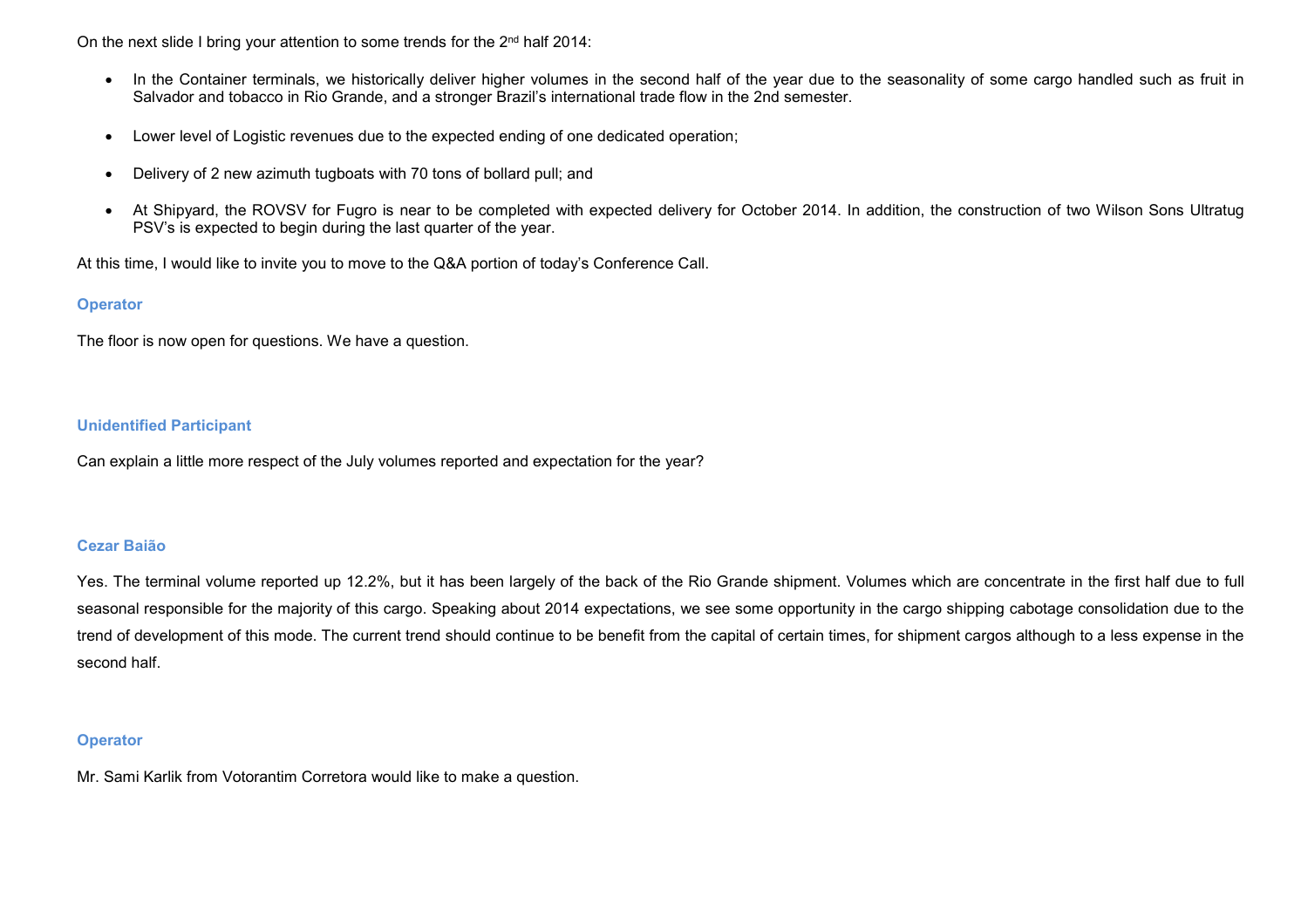### Sami Karlik

Hello, well, just a quick question about the logistic segment. I wondering if you could please have -- give us a view about the prospects for the segment. As you mentioned on the earnings release, you were seeing increasing competition close to the port of Santos, what's the strategy of the company for the next year on the logistics? Thank you.

#### Cezar Baião

Sami, what happened recently that related and it's about the bonded warehouse segments of our logistics. This sector competition increases mainly due to the privatizations of the airport in Sao Paulo state (Campinas and Guarulhos). They, we started to focus in this import cargo, which increased competition in the bonded warehouse, our bonded warehouse located in Santo Andre. And also new container terminals in Santos -- the capacity of the container terminals in Santos increased a lot in the last eight to ten months, which also increased competition for these import cargoes. So, we were talking mean about that, but we due lack this bonded cargo segment, so we are going to keep it, but what we are, as we mentioned before, in the last three or four quarters, we are reducing operations in the client plant. We are reducing this sort of services on the client plant and that's why you have seen in the last year results. Our revenues had been decreased in logistics mainly because we are finalizing those corporate and we don't want to be in this segment anymore so.

#### Felipe Gutterres

You know our bonded warehouse in Suape should be operational during the third quarter.

#### Sami Karlik

And can we expect an improvement in revenues in the third quarter?

### Cezar Baiao

No, not this year. We cannot think of it.

#### Felipe Gutterres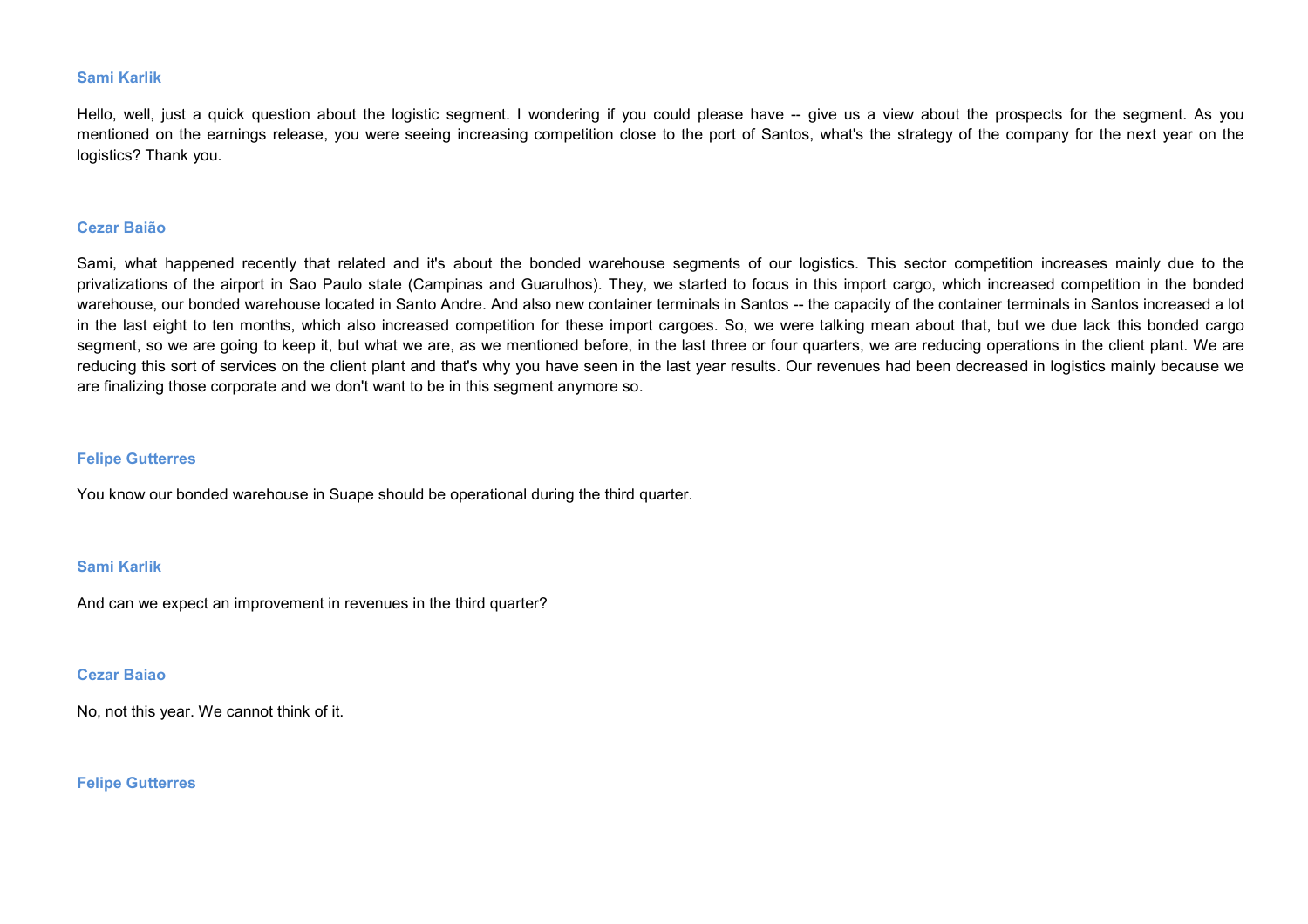In case we will have this ramp up and it takes time.

# Sami Karlik

Okay.

# Cezar Baião

We can expect higher revenue and mainly coming from our distribution centre and bonded warehousing in Suape more in 2016.

# Sami Karlik

Okay, perfect. Thank you very much.

## Cezar Baião

Okay Sami.

## **Operator**

We have our webcast question from James Brooks, Edinburgh Partners.

# James Brooks

What's the current status of the vessel that did not obtain financing and the shipyard business, is this still in the order book and expected to be deliver to the original client?

# Cezar Baião